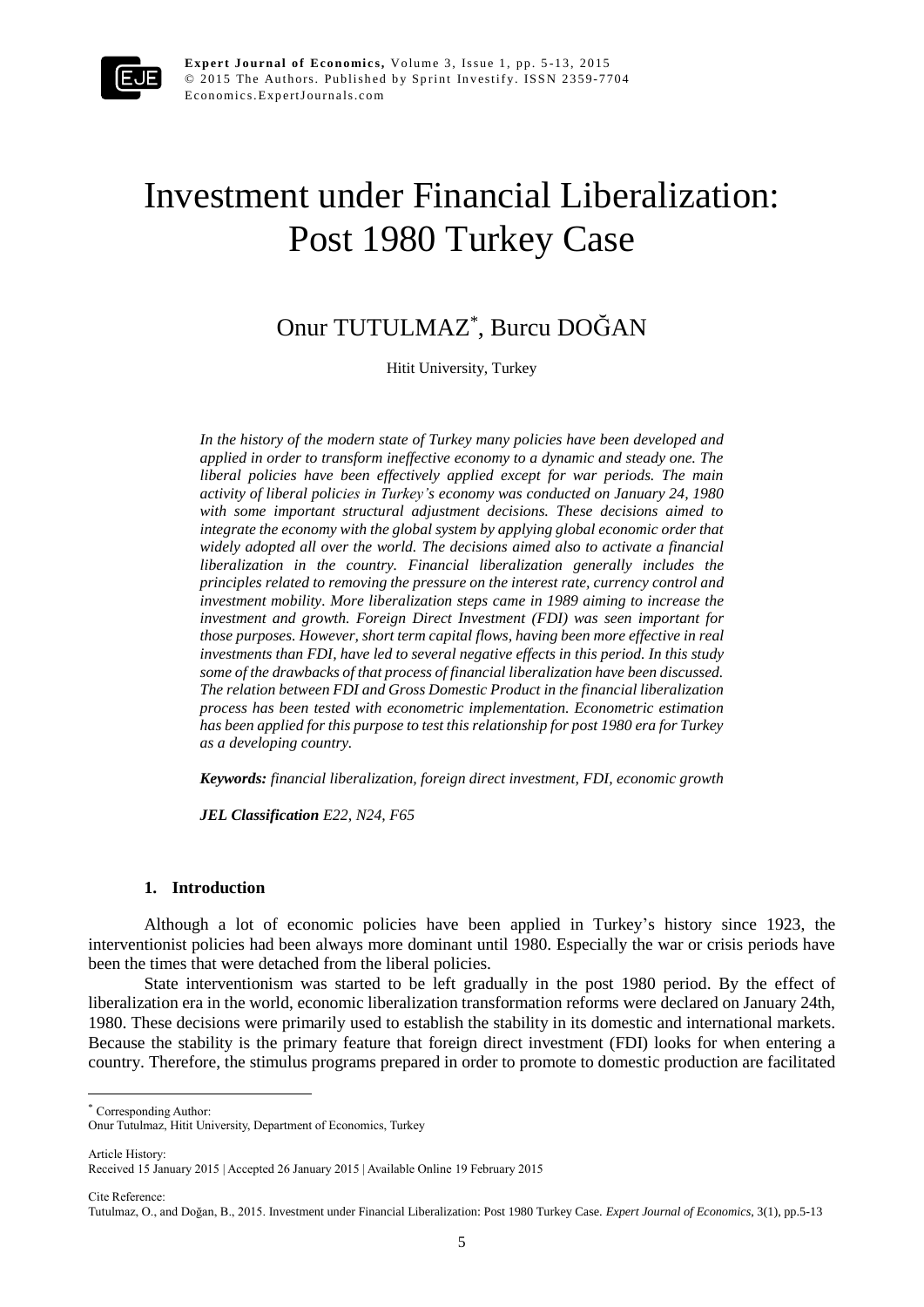for also FDI. FDI was expected to bring technology, knowledge and know-how so that it was expected to help in growing economy. In this aspect FDI was given an important place in the macroeconomic policy of the country.

The reforms planed in 1980`s financial liberalization decisions were brought into the reality in a large extent in a decade. By the means of that policy the controls over the interest rates and currency exchange were removed and the capital flows were liberalized. However, this financial liberalization had not brought the expected positive effect on the growth or decrease in the dependence on foreign capital. This experience brings the questions on the effectiveness of liberalization policies in developing countries since the success of the liberalization in developed world has not been generally seen in the developing countries. The liberalized interest rates led an increase in incoming short term foreign capital instead of an increase in domestic savings. Liquidity of short term foreign capital leads to fast capital outflows in the crisis times. This liquidity, consequently, increases the economic instability of the system in the crisis. Accordingly, there have seen an increase in the number of crisis in the country; in contrast, the portion of FDI in developed economies has been higher before and after economic liberalization.

In this paper, first the concepts of liberalization and financial liberalization are investigated in the second section. In the third section, the process of the liberalization and financial liberalization in Turkey is taken into account. In the third section, an empirical model is applied for the relationship of FDI with economic growth.

#### **2. Liberalization**

Liberalization, literally means making free; applied in economics, it means to make the economy (in a large extent) free from the state and to let the market run the economy as much as possible.

As one of the important concepts that affected modern economies in the world, liberalization can be defined in general terms as 'removal of uncompetitive factors and of the obstacles against the free circulation of goods, services, labors and capital' (GEU, 2009).

Going through the definitions, we can see that liberalization aims to abolish the economic borders among the countries whether they are developed or developing countries; in this aspect of the meaning of the word, it closes to the 'globalization'.

#### **2.1. Financial Liberalization**

In a narrow definition, financial liberalization means to remove the controls on bank account and credit interests; in a wider definition, it means to abolish the classifications of the activity of institutions, to decrease and abolish the controls on exchange, to remove the obstacles on the foreign accesses to domestic financial system, and the obstacles on the national access to international financial system (Williamson and Mahar, 1998:2).

In a different definition financial liberalization is defined as a result of the deregulation activities by which the controls and restrictions on the financial and banking system are abolished; therefore, it is defined as a process of opening to international capital flows.

The justification of the financial liberalization lies beneath the criticizing of the government intervention and control on the economy. According to that analysis, an intervention to economy means the external determination of interest rates to the market and the restriction of the capital flows. In this concept, a maximum level of interest rates would distort the consumption plans towards today, meaning inter-periodic changes. This kind of inter-periodic changes decrease today`s savings and therefore negatively affect the investments. Moreover, a maximum level of interest rate causes a negative real interest rates in inflation times, leading to a valuation of national money and damage in export sector. With this analysis, financial liberalization criticizes the government intervention and defends the efficiency of the liberal policies.

Another important issue with the financial liberalization is its different efficiency levels according to the development levels of countries. Developed financial infrastructure and financial tools of developed countries prepare an available base for liberalization policies. However, the liberalization situation in developing countries is not only related with the financial markets but it is related with the radical economic transformations coming up in their development path (Tuncel, 2010: 100).

There are different applications of financial liberalization in domestic and international markets. However, they should both be applied in order to be efficient. Domestic financial liberalization means the removal of controls and restrictions which causes financial shrinking and to obtain that the nominal interest rates should be determined by banks instead of the government and the interest rates should be determined in the market according to demand and supply. The foreign financial market liberalization, on the other hand, is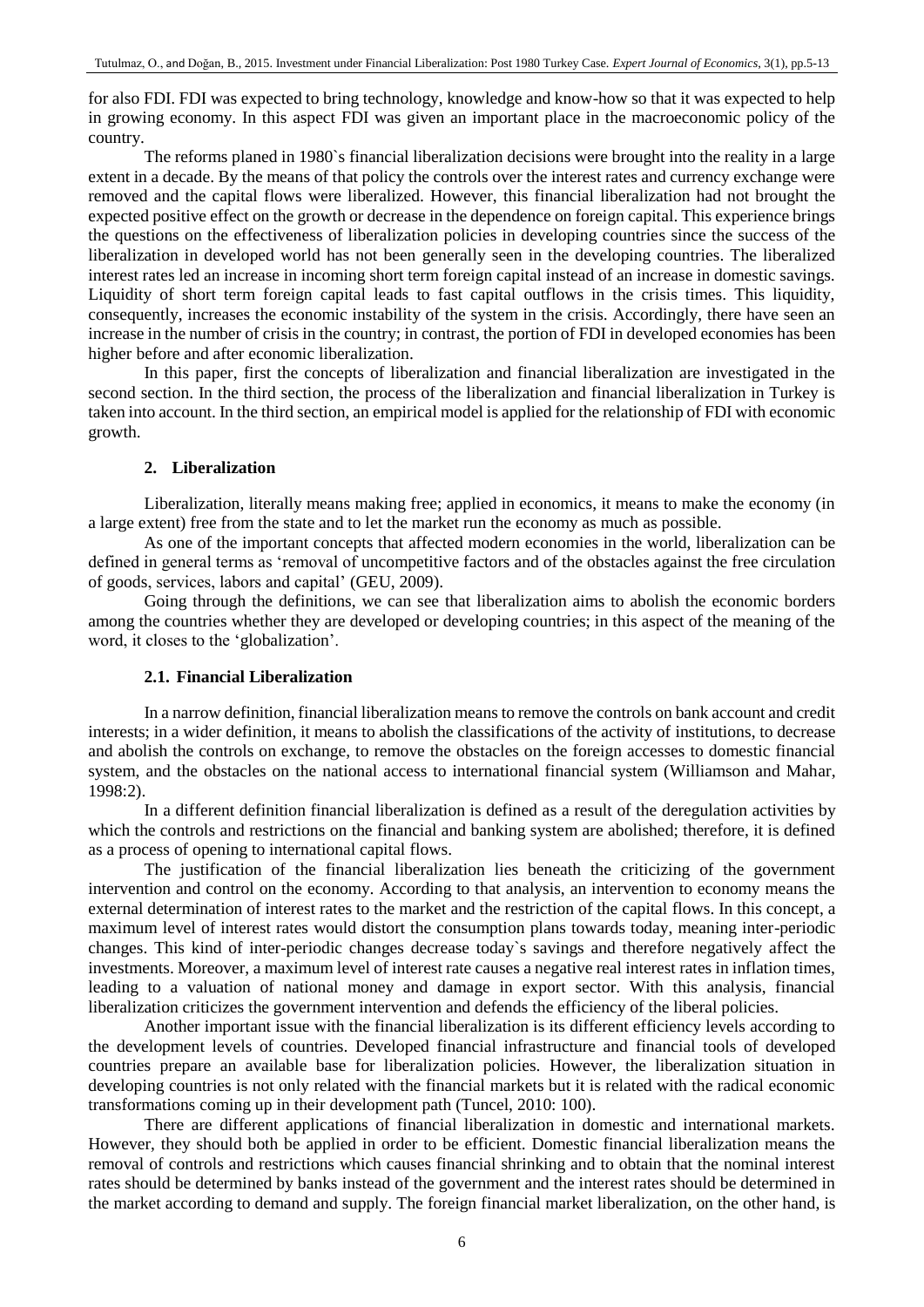defined as the removal of the controls on exchange rates in order to unification with the foreign financial markets and to maintain of that the exchange rates are determined in the market by exchange demand and supply. Moreover, the unlimited capital circulation of capital and the equalization of factor prices in long term consists the other expected results from the liberalization process (Williamson and Maher, 1998: 8-11).

At first the developing countries followed a negative attitude against the financial liberalization. After 1980, the maximum interest rates, obligatory reciprocal rates and the restrictions on the international capital flows were abolished. (Demirgulec and Detragiache, 1998: 2). Therefore, the domestic and international financial liberalization movements can be evaluated as that they brought a wider scale economic liberalization and preceded the financial globalization.

# **3. Post 1980 Turkish Economy**

# **3.1. 1980-1989 Period**

In this period of 1980-1989, Turkey had done important changes in economic policy and applied domestic financial liberalization. There were political openings aiming the real sector and trade liberalization in the first step; but the policies for financial liberalization were also added to them.

In 1980, the first step in liberalization of economy was taken by the January 24th decisions. The January 24th decisions are an important milestone showing that Turkey connects world markets. There are 2 opinions on this process. First opinion defends that this process is a revolutionary integration process by which the country opened itself to the world; second opinion proposes that the policies of detachment from national industry, national trade and promoting agriculture are actually the continuation of the harmonization policies used to open the country to the international capital (Öztürk, Nas and Içöz, 2008: 16). These two opinions show that there are positive and negative evaluations on the January 24th decisions. The main points of January 24th decisions are listed as below:

1. The macro level decisions instead of micro level decisions should be preferred in order to maintain integrity, consistency and compatibility in economy.

2. The potential and dynamism of the private sector should be maximally facilitated in production and export sectors.

3. The control of inflation should be maintained primarily. A healthy growth should be aimed after controlling inflation.

4. In order to control inflation the monetary and credit policies should be under control and the government financial deficit should be eliminated gradually; the central bank loans to the Treasury should be followed tightly.

5. The unutilized capacity should be first facilitate before initiating new investments

6. To increase the export rapidly, a realist and elastic exchange policy should be followed parallel to the other precautions.

7. A realistic interest policy should be followed in order to increase savings and channeling them by fiscal institutions.

8. The foreign private capital should be promoted in order to eliminate the domestic and foreign financial deficit and in order to increase the investments so as to increase employment (Parasız, 2003: 283- 284).

After the January 24th decisions listed above, the main changes performed in this period can be given as below:

1. Lira (TL) was devaluated from 1 US Dolar = 1.47 TL to the exchange rate of 1 US Dolar = 70 TL.

2. Export Promotion Fund (EPF) was founded by the Central Bank and a certain amount from the Support and Price Stability Fund and from the export guarantee deposits were transferred to the EPF.

3. Efforts to eliminate the KİT deficits and governmental sector deficits were conducted (Cura, 1998: 134).

The economic program of 24 January 1980 deemed the foreign capital as a must for economic growth, therefore, the private foreign capital has been regarded a privileged place in the program. First, a bylaw, called 'Foreign Capital Frame Bylaw' (Yabancı Sermaye Çerçeve Kararnamesi), was legislated in order to remove the bureaucratic obstacles in front of foreign capital inflow. With this bylaw, a condition that a part of production depends on foreign investment must be exported was legislated (Savrul, Ozekicioğlu and Ozel, 2013: 230). The purpose of this regulation was to decrease the government role in economy and stimulate the export.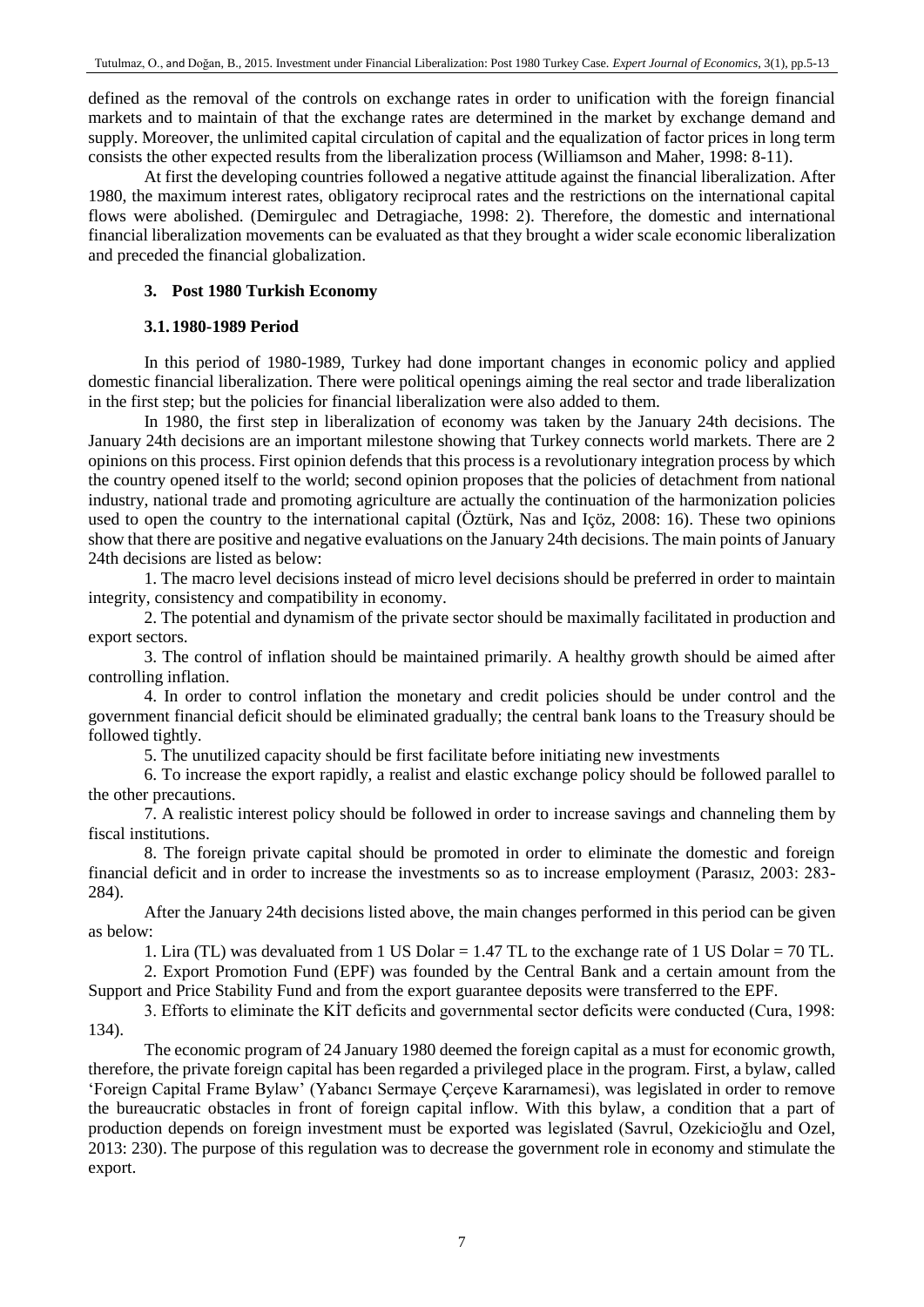### **3.2. 1989-2001 Period**

The liberalization movement that started after 1980 first became effective in the trade and production areas. Between 1980 and 1989 all necessary financial regulations were made and the integration to market economy was completed.

By the decisions of 24 January 1980 various policies were applied to increase the investments and to establish the stability and eventually an improvement was observed. This improvement went into another phase with the introduction of Decree No. 32 in 1989 to continue the liberalization reforms by financial liberalization steps, which can be seen as advance level of liberalization (Unsal, 2003: 191). By Decree No.32, first, all exchange controls were established and consequently the international capital flows started to be effective in the domestic markets (Kar and Tatlısoz, 2008: 4).

In 1984, a regulation, Decree No.30 related to the law numbered 1567, launched a quasi-control regime for currency exchange and this regime lasted until 1989. By the Decree No.32 this transformation had been completed in 1989 and all hurdles against the liberalization of capital circulation in domestic markets were removed. Some of the important articles of the Bylaw are given below:

On the foreign capital to come to the country:

Article 12- (1) Foreign investments aiming Turkey will be evaluated according to the Law no. 4875, the Law on Foreign Direct Investments.

(2) The profit, sales revenue, license, compensation, interest and other expenses which are outcomes of the foreign investor`s activities in Turkey can be freely transferred to abroad.

(3) According to Petroleum Law no 6326 the activities in Turkey and transfer demands subject to this law.

On the domestic capital to leave the country:

Article 13- (1) Individual placed in Turkey can freely transfer capital abroad via banks to invest or to conduct trade activity, to establish incorporation, under the custom rules.

(2) Individual placed in Turkey can freely transfer the establishment or running expenses of their abroad brands, representatives or bureaus.

(3) Banks and custom authorities inform the Ministry Undersecretriat about the exporting capital to abroad in 30 days.

(4) Ministry is authorized on requesting the information and the documents from individuals related with applications of this law (TCMB, 1989).

Beginning from 1989, the governmental authorities launched a new economic policy that aims to keep the devaluation of Turkish Lira (TL) against Dolar and Mark under the inflation. TL started to evaluate against foreign exchanges especially in 1989 and 1990; and after 1991 the high interest policy to attract the foreign capital helped to expand the exchange supply (Uysal, Mucuk and Alptekin, 2008: 53).

The Decree No. 32 came into effect in 1989 was effective to change the country`s economic direction. However, it had been observed that the liberal policies could not be effective to increase the real investments, rather it helped that the short term capital had a major role in operating of the country`s economy.

#### **3.3. Post 2001 Period**

After the Decree No. 32 came into effect in 1989, Turkish economy experienced a several economic crises in 1994, 1997-1998, 2001 and consequently went under IMF stability programs.

A program to deal with the 2001 crisis was announced on 14 April and 15 May 2001 in two steps. The program was called as national program first, and afterwards as 'Program for Transition to a Strong Economy' (Ay and Karaçor, 2006: 71).

The Program for Transition to a Strong Economy (PTSE) was put into effect in three steps. It was announced that it had been planned to get financial sector under control in first step, the foreign deficit and inflation would be dealt in second step and the growth rate would be increased by the applications aiming the structural changes in the last step (Karacor and Kol, 2012: 387). The program generally focused on the opportunity to facilitate from the strong international economic resources; however, it didn't take the negative parts of the short term foreign capital in account. Actually, the program can be seen as a continuum of the rule of the Decree No. 32 on the manner of capital mobilization. The program did not either consider on that an exchange expand could lead to an import surge and its consequences as capital outflow. With this arguments, the program has been criticized as the possible outcomes might be reverse of what was aimed; and it could have possibly leaded to a total dependence to international capital instead of facilitating from the foreign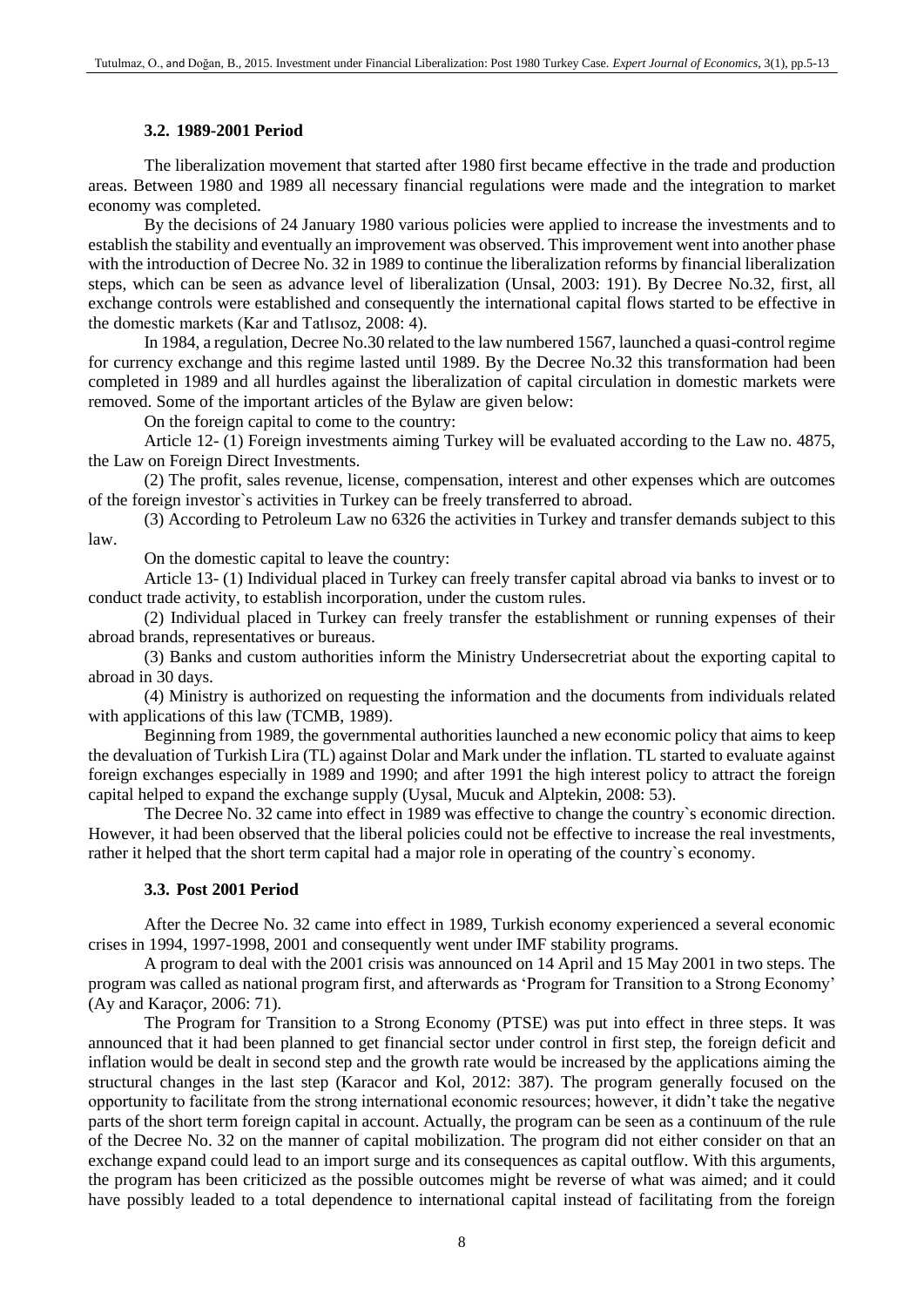economic resources (for example see, BSB, 2001). Parallel to these critiques, after PTSE launched in 2001 the dependence on short term foreign capital and foreign currency financing deficit has increased.

# **4. Foreign Direct Investment (FDI) and Growth in Financial Liberalization Process: An Application**

# **4.1. The Literature Survey on the Relationship between FDI and Growth**

There are quite a lot studies investigating the relation of financial liberalization with economic variables. These studies show different results according to the countries they were applied. A brief scan of literature is given below.

Mario Carcovic and Ross Levine (2002) tested the relationship between FDI and growth by using a data set including 72 countries. The application uses countries' data for the period 1960-1995 and. Ordinary least square (OLS) method is used in the first step of the application, a dynamic panel data is structured by using the 5 year averages in the second step. A negative relationship between FDI and growth is detected in the paper.

The relationship between FDI and economic growth has been tested by the paper of Fatma Turan Koyuncu (2011). The paper used the causality test for analyzing the relationship. 3 month data set for the period of 1990-2010 taken from Central Bank`s data base is used in the paper. The analysis resulted that the variables are stable and FDI affects the economic growth in positively.

De Mello (1997) used a data set consists of 32 non-OECD countries. The paper detected a positive relationship between FDI and economic growth.

Onur Sara (2005) tested the relationship between a set of variables consist of openness, financial development and financial liberalization with the economic growth by using Granger causality test. The paper detected a single direction relationship in 1 % significant level between openness and financial liberalization, growth and financial liberalization, growth and financial development. The paper detected a double direction relationship in 1 % significant level between growth and openness. It is also detected a single direction relationship in 5 % significant level between financial development and financial liberalization, financial liberalization and openness, financial liberalization and growth, financial development and growth.

Ayberk Nuri Berkman (2011) tested the relationship between FDI and economic growth using a data set consists of quarter data between the periods 1987: 01 and 2011: 02. Causality test detected a causality relationship from financial liberalization to growth.

Ağayev, Seymur (2010) tested the relationship between FDI and economic growth for 25 transition economies by panel data, panel cointegration and panel causality tests. The paper detected a positive effect of FDI on economic growth.

Okuyan and Erbaykal (2008) conducted an empirical research by using causality test on 9 developing countries. These 9 developing countries consists of Brazil, Mexico, Malaysia, South Korea, Thailand, Turkey, Singapore, Indonesia and India. For the period of 1970-2006; and tested the causality relationship of FDI with economic growth. Authors concluded that the economic growth cause an increase in FDI for the 6 of these countries including Brazil, Mexico, Malaysia, South Korea, Thailand and Turkey. Moreover, a reciprocal causality is detected for the data of Singapore and Indonesia, and a causality relationship from FDI to economic growth is determined for India.

Babajide Fowowe (2008) used Generalized Moments Method (GMM) to test the relationship of financial liberalization with economic growth for the data set of Sub-Sahara Africa for the 1978-2000 period. The research concluded a positive relationship between financial liberalization and economic growth.

Ben McLean and Sona Shrestha (2002) conducted a panel data analysis consists of 40 countries for the period of 1976-1995. The econometric model analyzed the effects of various capital flows to the economic growth and concluded that the FDI and portfolio investments affected growth positively; on the other hand, bank credits affected growth negatively.

Imran Sharif Chaudhry (2007) determined a positive relationship between financial liberalization and economic growth for Pakistan for the period of 1972-2006. Chaudhry concludes that the financial liberalization process pulled the growth rates upward.

David T. Tswamuno, Scott Pardee and Phanindra V. Wunnava (2007) tested the relationship between the financial liberalization and economic growth for South Africa for the time period of 1973:3 – 2005:1. Estimations showed that financial liberalization affected growth positively in the first years, yet the volatility experienced recent terms has not positively affected to South African economy.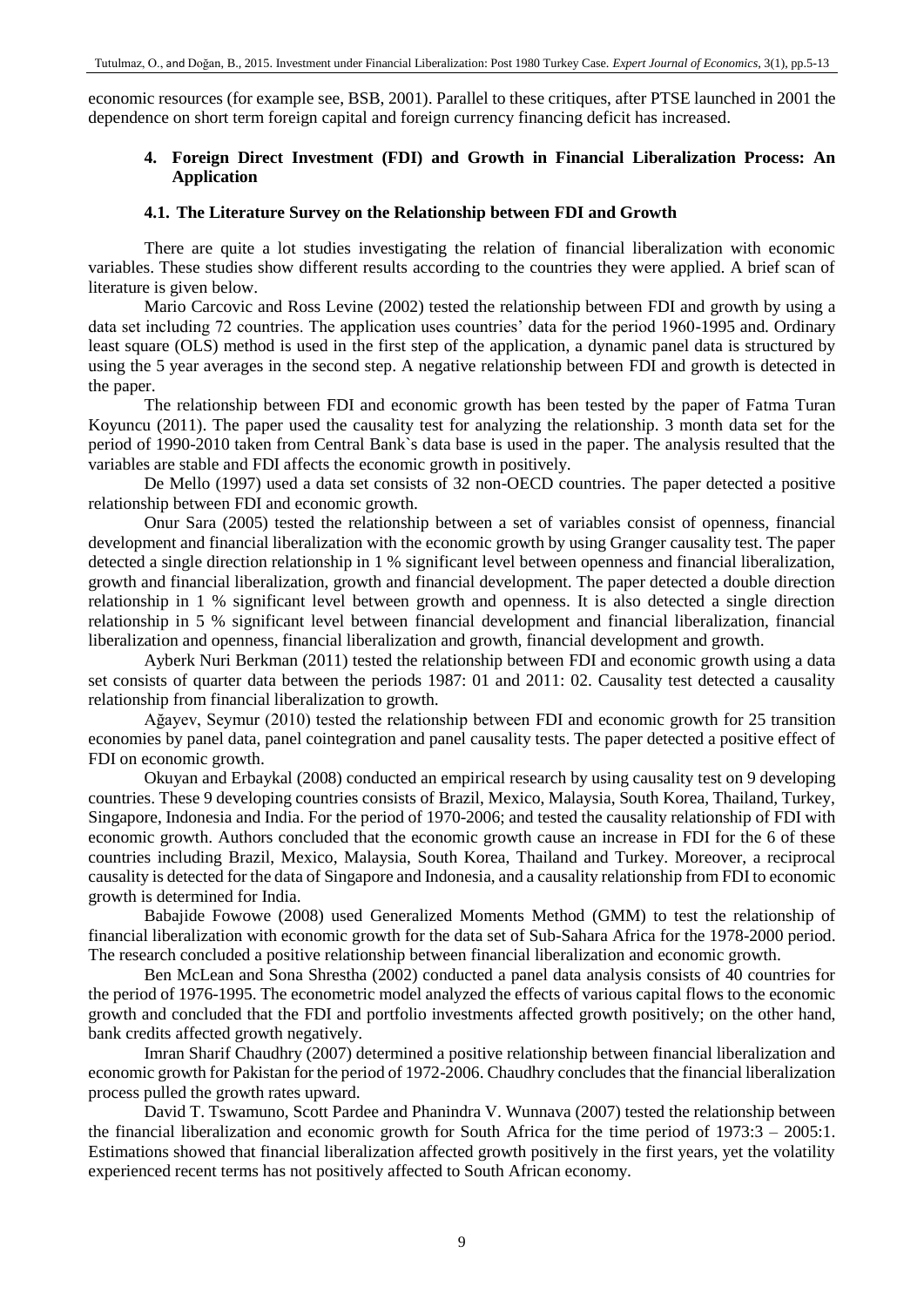As it can be seen here the biggest part of the financial liberalization literature consists of researches investigating the effects of FDI on economic growth. The role of economic crisis and the other macroeconomic variables in this relationship is also tested in literature.

#### **4.2. Data and Method**

The empirical model applied in this paper was first applied for Uganda by M.B. Obwana (2001) and then for Turkey by Onur Demirel (2006). Both papers used simultaneous models. Our paper, taking the model for a Turkey application, also estimates as single equations by using the Ordinary Least Square (OLS) method and compare the results with the ones from the estimations of simultaneous equations. Our paper tries to test the relationship of FDI with economic growth in Turkey after the financial liberalization takes start off in 1980 until 2013. On the other hand, because of encountered data problems for some of variables, the data set was restructured as 1984-2010.

During constructing the data set for the econometric model we facilitated the online data from the official websites of Turkish Statistical Institute (TurkStat), Ministry of Development, Treasury Undersecretariat, Central Bank of the Republic of Turkey (CBRT/TCMB), Ministry of Economy and Ministry of Finance. Most of these data are in current terms. Real data series of the variables GDP, FDI and S (domestic savings) have been obtained from global data networks of IMF, WB, OECD and UNCTAD in real terms. IMF: International Money Fund (www.imf.org); WB: World Bank (www.worldbank.org); OECD: Organizations of economic Cooperation and Development (www.oecd.org); UNCTAD: United Nations Conference on Trade and Development (www.unctad.org). Explanations of the variables are given under the Eq. (2) and (3) of the model.

#### **4.3. Econometric Application and the Results**

The estimated econometric model aims to determine the direction of the relationship between GDP and FDI in post-1980 Turkey. The aim of our paper is to determine the effect of the liberalization on the country`s economy, therefore especially the after 1980 data are used for this purpose.

$$
Y_i = \beta_1 + \beta_1 X_i + e_i \tag{1}
$$

First, the single equations as represented in Eq. (1) are estimated separately by OLS method. In these estimations it is aimed to determine that the effect of FDI and other variables on economic growth (GDPG) in the first equation; similarly, the effect of economic growth and other variables on FDI in the second equation. The open forms of the estimated equations are given in Eq. (2) and (3) below:

$$
GDPG_t = \beta_0 + \beta_1 FDI + \beta_2 S + \beta_3 XG + \beta_4 FA + e_{1t}
$$
\n
$$
\tag{2}
$$

β0: Constant term GDPG: GDP growth rate (%) FDI: Foreign Direct Investment (Milyon \$) S: Domestic savings rate (%) XG: Export growth rate (%) FA: Foreign aid income e1t: Error term

$$
FDI_t = \beta_0 + \beta_1 GDPG + \beta_2 GDP + \beta_3 INF + \beta_4 S + \beta_5 PI + \beta_6 Dummy + e_{1t}
$$
\n(3)

 $β<sub>0</sub>$ : Constant term GDPG: GDP growth rate (%) GDP: Gross Domestic Product (Milyon \$) INF: Inflation (TUFE) (%) S: Domestic savings rate (%) PI: Public investment as percentage of GDP (%) DUMMY: Dummy for GDP e1t: Error term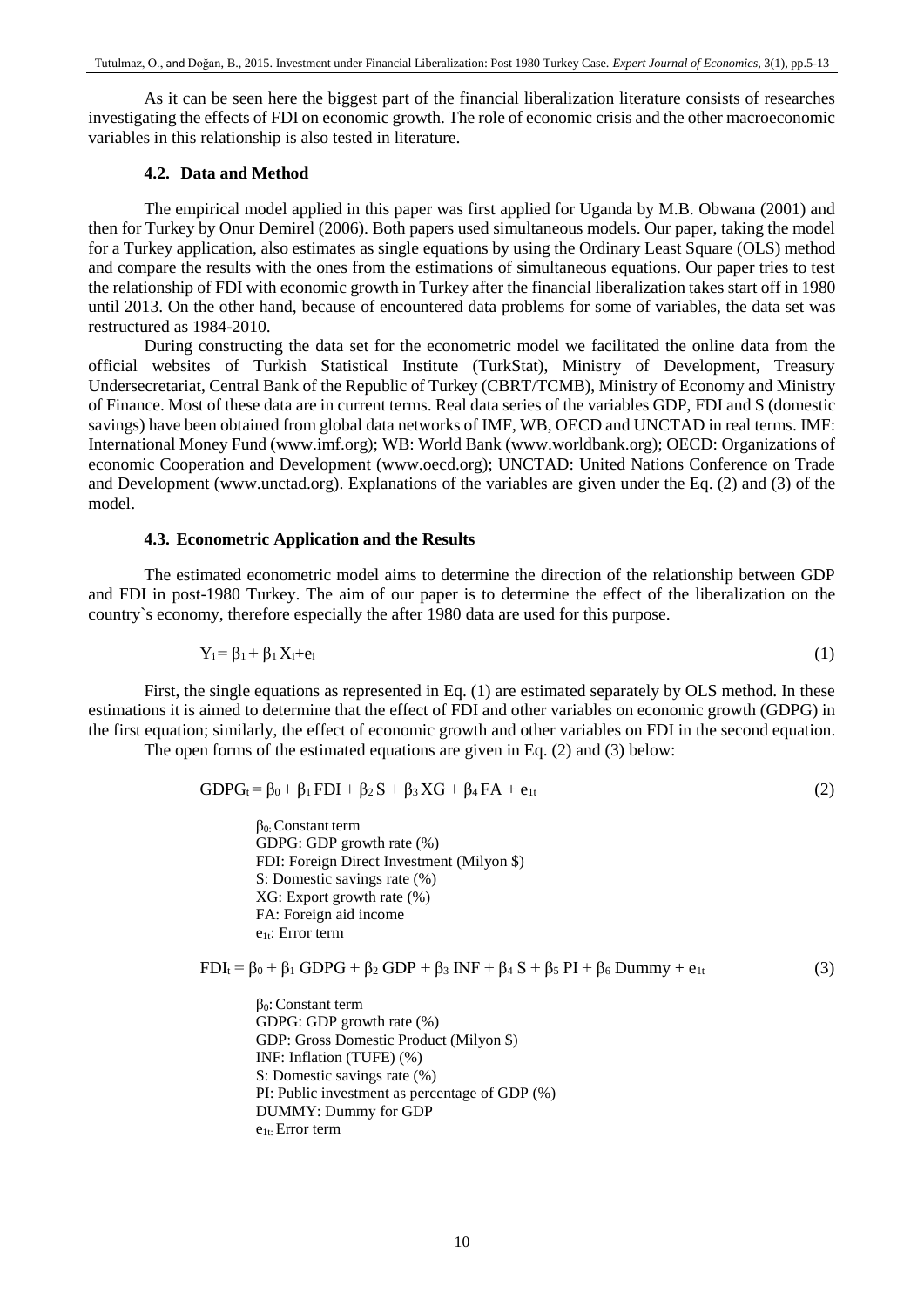| $-$ wore $-$ , button to the $\cup$ , $\cup$ but the there |                    |          |  |                     |                    |           |  |  |
|------------------------------------------------------------|--------------------|----------|--|---------------------|--------------------|-----------|--|--|
| <b>Growth Equation</b>                                     |                    |          |  | <b>FDI</b> Equation |                    |           |  |  |
| <b>Variable</b>                                            | <b>Coefficient</b> | t-stat   |  | <b>Variable</b>     | <b>Coefficient</b> | t-stat    |  |  |
|                                                            | $-4.60$            | $-0.76$  |  |                     | $-2.63$            | $-0.81$   |  |  |
| <b>FDI</b>                                                 | $-6.89$            | $-0.26$  |  | <b>GDP</b>          | 0.14               | 4.47***   |  |  |
| FA                                                         | $-4.05$            | $-1.01$  |  | <b>GDPG</b>         | -84332831          | $-0.55$   |  |  |
|                                                            | 8.02               | 1.24     |  | <b>INF</b>          | $-56113526$        | $-1.96**$ |  |  |
| XG                                                         | 0.16               | $2.04**$ |  |                     | 5.33               | $2.58***$ |  |  |
| $R^2 = 0.27$                                               |                    |          |  | <b>DUMMY</b>        | 1.5                | 0.82      |  |  |
|                                                            |                    |          |  |                     |                    |           |  |  |

|  | Table 1. Estimations of OLS Model |  |  |
|--|-----------------------------------|--|--|
|--|-----------------------------------|--|--|

| <b>Growth Equation</b>                    |                    |          |  | <b>FDI</b> Equation |                    |            |  |  |  |
|-------------------------------------------|--------------------|----------|--|---------------------|--------------------|------------|--|--|--|
| ariable                                   | <b>Coefficient</b> | t-stat   |  | <b>Variable</b>     | <b>Coefficient</b> | t-stat     |  |  |  |
|                                           | $-4.60$            | $-0.76$  |  | C                   | $-2.63$            | $-0.81$    |  |  |  |
| <b>FDI</b>                                | $-6.89$            | $-0.26$  |  | <b>GDP</b>          | 0.14               | $4.47***$  |  |  |  |
| <b>FA</b>                                 | $-4.05$            | $-1.01$  |  | <b>GDPG</b>         | -84332831          | $-0.55$    |  |  |  |
| <sub>S</sub>                              | 8.02               | 1.24     |  | <b>INF</b>          | -56113526          | $-1.96**$  |  |  |  |
| XG                                        | 0.16               | $2.04**$ |  | S                   | 5.33               | 2.58***    |  |  |  |
| $R^2 = 0.27$                              |                    |          |  | <b>DUMMY</b>        | 1.5                | 0.82       |  |  |  |
| $*10\%$ , **5%, ***1% significance levels |                    |          |  | PI                  | $-3.27$            | $-2.66***$ |  |  |  |
|                                           |                    |          |  |                     | $R^2 = 0.78$       |            |  |  |  |

Table 1 shows the estimations results of econometric application. The coefficient of determination  $(R<sup>2</sup>)$  shows to what extent dependent variable can be explained by the independent variables. In growth equation, R-square is determined 0.27. This explanation level of dependent variable by independent variables can be thought as a low value.  $R^2$  is 0.78 in FDI equation, higher than the one in the growth equation, it can be deemed as good level for estimations.

In the estimations of growth equation, XG and S are determined positive; FA and FDI are determined negative. XG was estimated in 5% significance level. It is normal that increases in export increase the economic growth; however FDI was not estimated significant by the data of investigated period. The significant role of FDI in economic growth of developed countries could not be determined for Turkey. More importantly F statistics cannot confirm overall significance for first equation. This result puts the statistical inability of the model for Turkey data more clearly signaling insignificant role of FDI in recent growth experience of Turkey.

This study aiming to re-test the explaining power of the previously applied simultaneous equation by referencing Obwana (2009) finds an inability in this aspect. The estimations of the simultaneous model doesn't give meaningful results, and this is consistent with the growth equation insignificant estimation above and the Hausman test for simultaneity as well.

The empirical simultaneous equations estimated in this paper are given in Eq. (4). The same variables as used in Eq (2) and (3) are used here, therefore they are not explained again here.

$$
GDPG_t = \beta_{20} + \beta_{21} FDI + \beta_{22} S + \beta_{23} XG + \beta_{24} FA + e_{1t}
$$

$$
FDI_{t} = \beta_{10} + \beta_{11} GDPG + \beta_{12} GDP + \beta_{13} INF + \beta_{14} S + \beta_{15} PI + \beta_{16} DUMMY + e_{1t}
$$
 (4)

In this sense our results contradict with the results of another Turkey application of the Obwana model (see, Demirel, 2006). This difference should be caused by the different data structure and source because the data sources and the lengths are different. However, this apparent differentiation also puts a question in terms of the reliability of the simultaneous model.

Despite the fails of the simultaneous model application of (4), single equation estimation of FDI equation gives reliable results. In FDI equation, GDP, DUMMY and S are determined as positive; INF, GDPG and PI are determined negative. In the estimations, PI, S and GDP are determined statistically significant at 1% level; INF is determined significant at 5% level. GDP level has been found significantly related with FDI. PI can be related with the consumption behavior; therefore it is included in the model. PI can be deemed as a way to affect the consumption behavior in a society; in this aspect, the increasing consumption behavior has affected GDP level in this period (despite the overall insignificance of the first equation). S and INF are also found significant for describing FDI. S and stable INF can be effective in determination of FDI via affecting the GDP levels.

#### **5. Conclusion**

Starting from 1980 the liberal policies brought a real unlimited freedom to Turkish economy. In this period of transformation the country has introduced many new regulations.

However, these regulations could not bring the intended success. Financial liberalization has worked for the profit realizing foreign capital at the high interest periods instead of intended stability and growth. The failure in achieving the stability and growth in the country also affected back in attracting FDI, in a vicious circle. The result of the econometric application in this paper showed signs in this way. Having been significant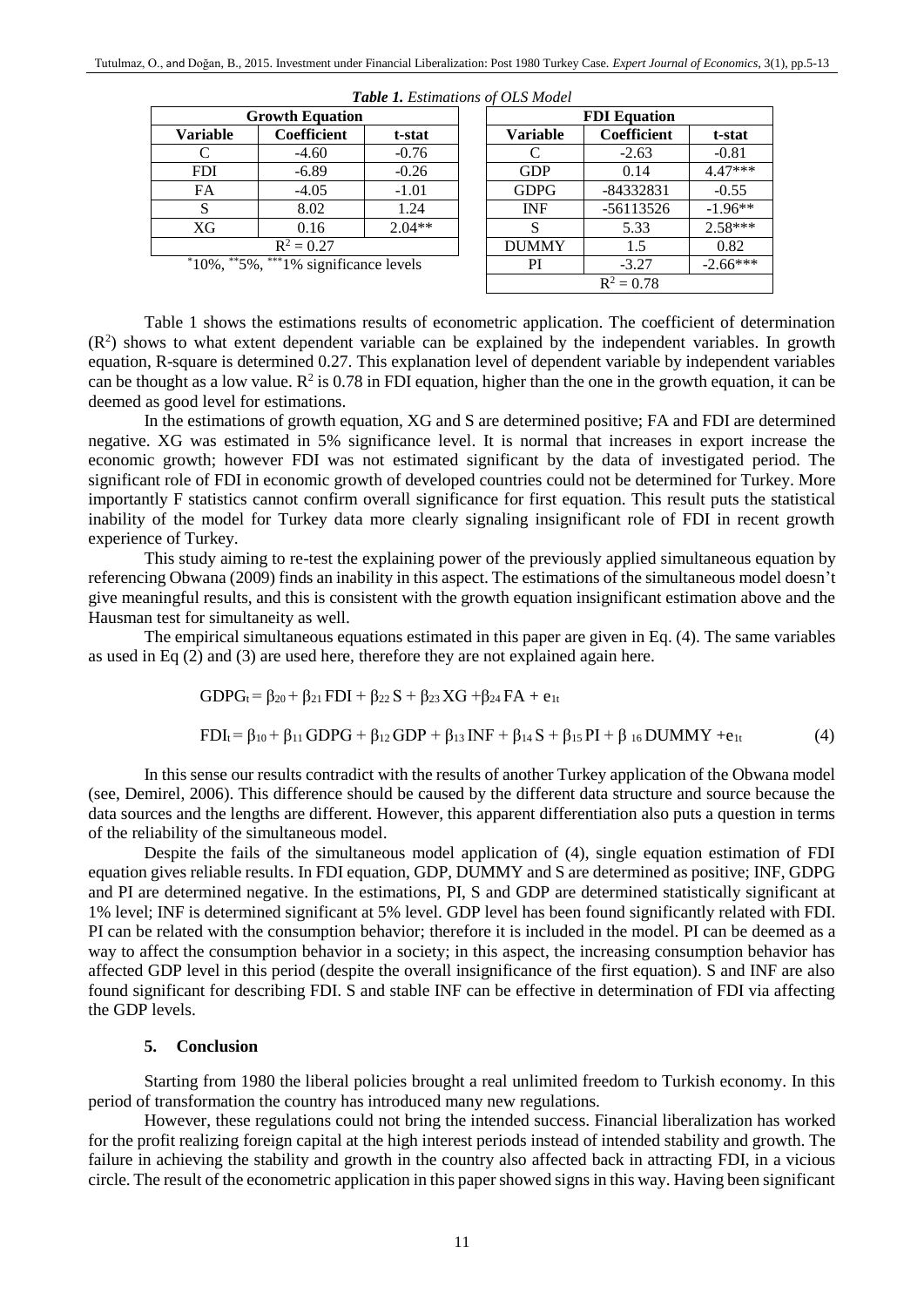in FDI numbers, growth in GDP could not be stable enough to make FDI numbers effective and significant in describing the GDP itself.

As a result, the outcomes for Turkey remind us the differentiation of the successes of FDI in developing and developed countries. Not having stability in their economy, developing countries could not be successful in FDI applications. On the contrary, the liberal policies have led insatiability to escalate inside the countries. In this context, the escalated instability can be seen related with the high number of economic crises of modern economies in recent decades.

#### **References**

- Ay, A. and Karaçor, Z., 2006. 2001 Sonrası Dönemde Türkiye Ekonomisinde Krizden Büyümeye Geçiş Üzerine bir Tartışma. *S.Ü. Sosyal Bilimler Enstitüsü Dergisi*, 16, pp.67-86.
- BSB-Bağımsız Sosyal Bilimciler, 2001. Güçlü Ekonomiye Geçiş Programı Üzerine Değerlendirmeler. [\(http://www.bagimsizsosyalbilimciler.org/bsbmetin.html](http://www.bagimsizsosyalbilimciler.org/bsbmetin.htm). (Accessed August 20, 2014).
- Berkman, A.N., 2011. Finansal Liberalizasyonun Gelişmekte olanÜlkeler ve Türkiye Üzerindeki Etkileri, Adana: Çukurova Üniversitesi Sosyal Bilimler Enstitüsü, *Doktora Tezi*.
- Carkovic, M. and Levine, R., 2002. Does Foreign Direct Investment Accelerate Economic Growth? University of Minnesota, Department of Finance, *Working Paper***,** June, pp.195-220. Available online at: http:// papers.ssrn.com/sol3/papers.cfm?abstract\_id=314924 Paper Download. (Accessed May 10, 2014).
- Chaudhry, I.S., 2007. Financial Liberalization and Macroeconomic Performance: Empirical Evidence from Pakistan. Available online at: [http:// www.gredeg.cnrs.fr/ Colloques/NFI/ Papers/ PapierOnLine/](http://www.gredeg.cnrs.fr/Colloques/NFI/Papers/PapierOnLine/Chaudry.pdf)  [Chaudry.pdf.](http://www.gredeg.cnrs.fr/Colloques/NFI/Papers/PapierOnLine/Chaudry.pdf) (Accessed August 27, 2014).
- Cura, K., 1998. Türkiye'de 1980 Sonrası İzlenen Para politikası, *Selçuk Üniversitesi Sosyal Bilimler Meslek Yüksek Okulu Dergisi*, 1, pp.129-145.
- De Mello. Jr. By Luiz Re., 1997). Foreign Investment in Developing Countries and Growth: A Selective Survey. *The Journal of Development Studies*, 34 (1), pp.133-151.
- Demirel, O., 2006. *Doğrudan yabancı yatırımlar, ekonomik büyümeye etkileri ve Türkiye uygulaması.* Master thesis, Suleyman Demirel University
- Demirgüleç, A. and Detragiache Kunt E., 1998. Financial Liberalization and Financial Fragility. *Policy Research Working Paper 1917*, Available at [http://wwwwds.worldbank.org/](http://wwwwds.worldbank.org/servlet/WDSContentServer/WDSP/IB/1998/05/01/000009265_3980630181025/Rendered/PDF/multi_page.pdf)  [servlet/WDSContentServer/ WDSP/ IB/1998/05/01/ 000009265\\_3980630181025/](http://wwwwds.worldbank.org/servlet/WDSContentServer/WDSP/IB/1998/05/01/000009265_3980630181025/Rendered/PDF/multi_page.pdf)  [Rendered/PDF/multi\\_page.pdf.](http://wwwwds.worldbank.org/servlet/WDSContentServer/WDSP/IB/1998/05/01/000009265_3980630181025/Rendered/PDF/multi_page.pdf) (Accessed May 22, 2015).
- Fowowe, B., 2008. Financial Liberalization Policies and Economic Growth: Panel Data Evidence from Sub-Saharan Africa. *African Development Review*, 20(3), pp.549-574.
- GEU, 2009. *Glossary for the European Union*. Economic Development Foundation. Available at http: // www.ikv.org.tr/sozluk.asp?bas\_harf=L&anahtar=&sayfa=&id=1193#kancasosluk1193. Accessed May 2, 2014.
- Kar, M. and Tatlısöz, F., 2008. Türkiye'de Doğrudan Yabancı Sermaye Hareketlerini Belirleyen Faktörlerin Ekonometrik Analizi. *KMU İİBF Dergisi,* 14(10), pp.1-23.
- Kol, E. N. and Karaçor, Z., 2012), "2001 Güçlü Ekonomiye Geçiş Programı ve İstihdam Üzerine Etkileri", *Maliye Dergisi*, 162, pp.379-395.
- Obwona, M.B., 2001. Determinants of FDI and their Impact on Economic Growth in Uganda. *African Development Bank*, 13(1), pp.46-81.
- Okuyan, A. and Erbaykal E., 2008. Gelişmekte Olan Ülkelerde Doğrudan Yabancı Yatırımlar ve Büyüme İlişkisi. *Ekonomik Yaklaşım Dergisi*, 19(67), pp.47-58.
- Öztürk, Ş., Nas F. and İçöz, E., 2008. 24th January Decisions Neo-Liberal Policies and Agriculture of Turkey. *PAU J Soc Sci Ins*, 1 (2), pp.15-32.
- Parasız, I., 2003. *Türkiye Ekonomisi*, Bursa: Ezgi Kitabevi Yayınları.
- Sara, O., 2005. Finansal Liberalizasyon ve GSMH arasındaki İlişki. *ZKÜ Sosyal Bilimler Dergisi*, 1(1), pp.127-151.
- Savrul Kılıc, B., Özal, H.A. and Kılıç, C., 2013. Osmanlı'nın Son Döneminden Günümüze Türkiye'de Dış Ticaretin Gelişimi. *Girişimcilik ve Kalkınma Dergisi,* 1(8), pp.55-78.
- Seyidoğlu, H., 2002. *Ekonomik Terimler Ansiklopedik Sözlük*, İstanbul: Güzem Can Yayınları.
- TCMB, 1989). Türk Parası Kıymetini Koruma Hakkında 32 Sayılı Karar, Available at http://www.tcmb.gov.tr/ yeni/mevzuat/ DISILISKILER/32sayilikarar.htm. Accessed May 13, 2014.
- Tswamuno, D. T., Pardee, S., and Wunnava, P.V., 2007. Financial Liberalization and Economic Growth: Lessons from the South African Experience. *International Journal of Applied Economics*, 4(2), pp.75-